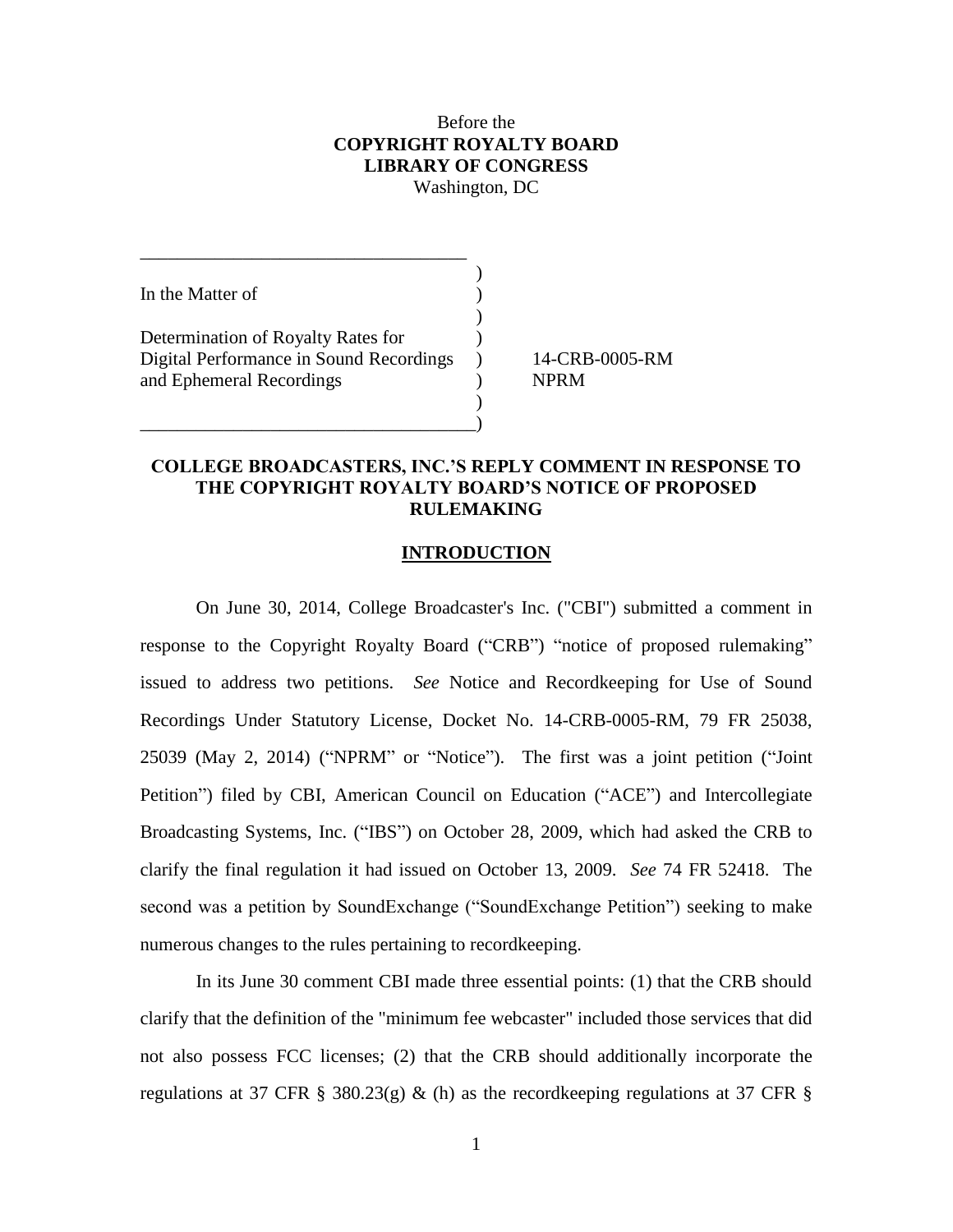370 *et seq.*; and (3) that several of the changes to recordkeeping terms proposed by SoundExchange in its petition were unfeasible for most non-commercial educational webcasters ("NEWs") to comply with. With regard to these three points CBI replies as follows.

#### **DISCUSSION**

# **(1) The Joint Petition to clarify that the definition of "minimum fee webcaster" included those services that did not also possess FCC licenses should be granted.**

In response to the notice of proposed rulemaking the CRB has received no comments arguing against redefining the "minimum fee webcaster" to include those otherwise eligible services that didn't have FCC licenses. Instead, CBI was joined in its comment supporting the redefinition by fellow joint petitioner Intercollegiate Broadcasting System, Inc. See "Comments of Intercollegiate Broadcasting System, Inc.," June 30, 2014. Additionally SoundExchange also noted that it has no objection to expanding the definition of "minimum fee webcaster" as the Joint Petition seeks. See "Comments of SoundExchange, Inc.," June 30, 2014 at n.2, available at http://www.loc.gov/crb/proceedings/14-CRB-0005/SoundExchange.pdf. Therefore, with respect to the Joint Petition, the CRB should at minimum adopt this new definition to include non-FCC licensed webcasters as no objection has been raised to the regulations the CRB has proposed in response to the Joint Petition.

# **(2) In response to the Joint Petition the CRB should incorporate the terms at 37 CFR § 380.23(g) & (h) as the recordkeeping terms at 37 CFR § 370** *et seq.*

In its June 30 comment CBI proposed the CRB adopt the recordkeeping terms currently at 37 CFR § 380.23(g) & (h) as the applicable recordkeeping terms in § 370  $et$ *seq.* that the Joint Petition addresses. No comments arguing the contrary have been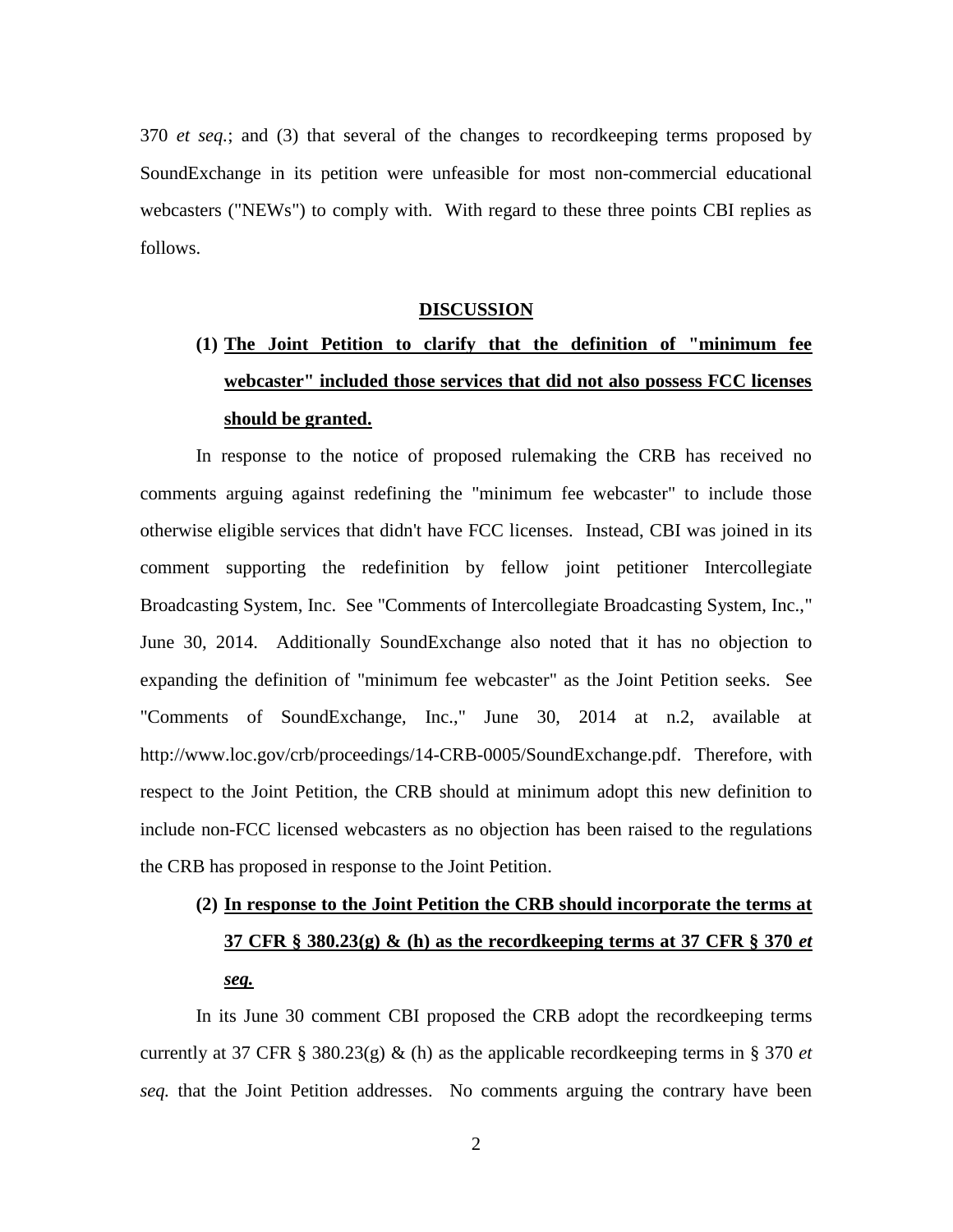received by the CRB. Instead the CRB received comments in support from several webcasters supporting this proposal.<sup>1</sup> Therefore the CRB should respond to the Joint Petition consistent with CBI's proposal.

## **(3) If the CRB adopts any of the changes to recordkeeping regulations proposed by SoundExchange, it should not make the provisions identified in CBI's June 30 comment applicable to NEWs.**

CBI continues to have no comment as to how SoundExchange's proposed changes to recordkeeping regulations might affect non-NEWs.<sup>2</sup> CBI notes, however, that the CRB has received numerous comments by NEWs expressing concern that if several of proposed changes sought by SoundExchange were to become enforceable as to NEWs, it would be difficult, if not impossible, for them to comply with these terms and could cause these student endeavors to cease to exist.<sup>3</sup>

NEWs are unique services among all webcasters. They are often volunteer-run, always of educational character, typically of limited financial means, and frequently operated with basic traditional broadcast and/or legacy technologies. They also generally have small audiences.

As a result of these characteristics, many NEWs, to date, have qualified for some form of relief from reporting requirements, either pursuant to the terms currently at § 370 *et seq.* or the terms at § 380.23, which incorporate a waiver. This waiver, however, will sunset after the rates and terms established in 2009-1 CRB Webcasting III expire at the

 $\overline{a}$ 

 $2$  Additionally, as it noted in its June 30 comment, CBI does not oppose all the changes proposed by SoundExchange to the extent they do affect NEWs. For instance, CBI supports SoundExchange's effort to obtain clarity in the requirement dispensing with the need for a handwritten signature, and for NEWs reporting via waiver, CBI agrees that the "Annual/License Type" methodology proposed by SoundExchange is appropriate. The specific provisions CBI objects to are set forth in Section III.c of the June 30 comment.

<sup>&</sup>lt;sup>1</sup> See, e.g., the comments of WKNC-FM, WJCU Radio, WGSU-FM, SCAD, Lasell College Radio, KWSC-FM, KUIW, KSSU, WSDP-FM, and WRFL-FM noting in particular that the reporting waiver incorporated in these terms should be extended.

<sup>&</sup>lt;sup>3</sup> See, e.g., comments of WRFL-FM, WKNC-FM, WGSU-FM, WSDP-FM, SCAD, Lasell College Radio, KWSC-FM, KUIW, and KSSU.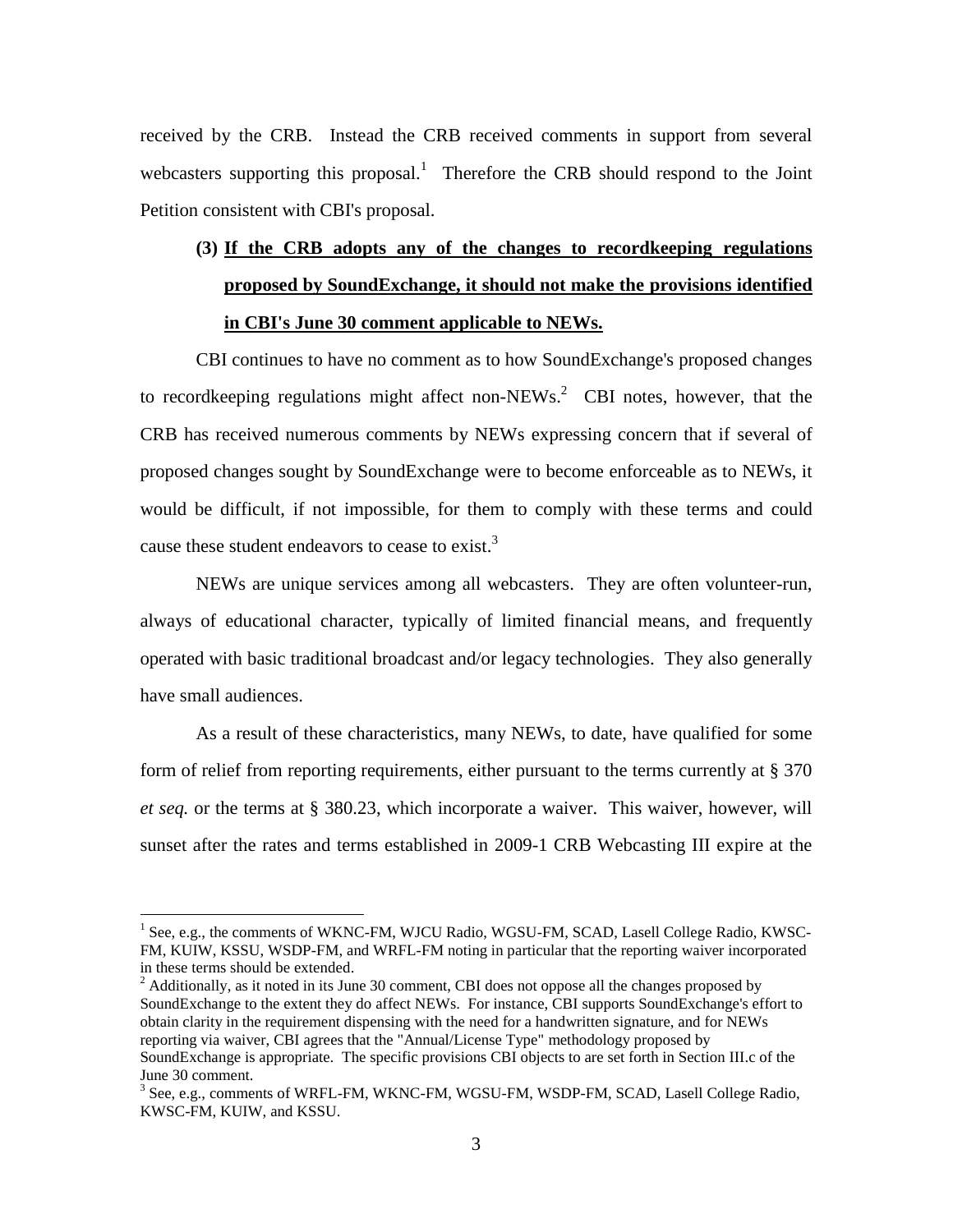end of 2015. Furthermore, all the recordkeeping relief phases out as NEWs' audiences get larger, but not very much larger.

To date, those recordkeeping terms have been feasible for the larger NEWs to meet. With the proposed, however, any NEW not eligible for a reporting waiver, either because its audience has grown slightly too large or the provision has expired at the end of 2015, would have to make either a considerable investment in order to have any possible chance of compliance, change the nature of the operation of the station in a way that that would be detrimental to the educational experience, or both, and that presumes that either course of action would even be possible given NEWs' fiscal and human resource constraints. This investment would be disproportionate with respect to the increase in audience size, as well as disproportionate to the investment other webcasters might need to make, given the nature of NEWs' operations and equipment. It wouldn't simply be a question of upgrading software; many NEWs' operations are manual, where music is played from physical media on appliances detached from any computer tracking usage. In order to comply, many NEWs would need to re-architect their entire studios and redesign their operations, neither of which are likely feasible. Instead they will likely cease webcasting.

For these reasons, the CRB, if it chooses to adopt the terms proposed by SoundExchange, should ensure that they do not apply to NEWs.

#### **CONCLUSION**

As CBI noted in its June 30 comment, without adequate protection for NEWs to ensure that they can comply with the recordkeeping regulations, many will be forced to abandon playing music subject to the license or even cease webcasting – which, in the case of non-FCC licensed stations, would lead to them being shuttered entirely. The CRB should therefore take steps to ensure these educational webcasters are adequately